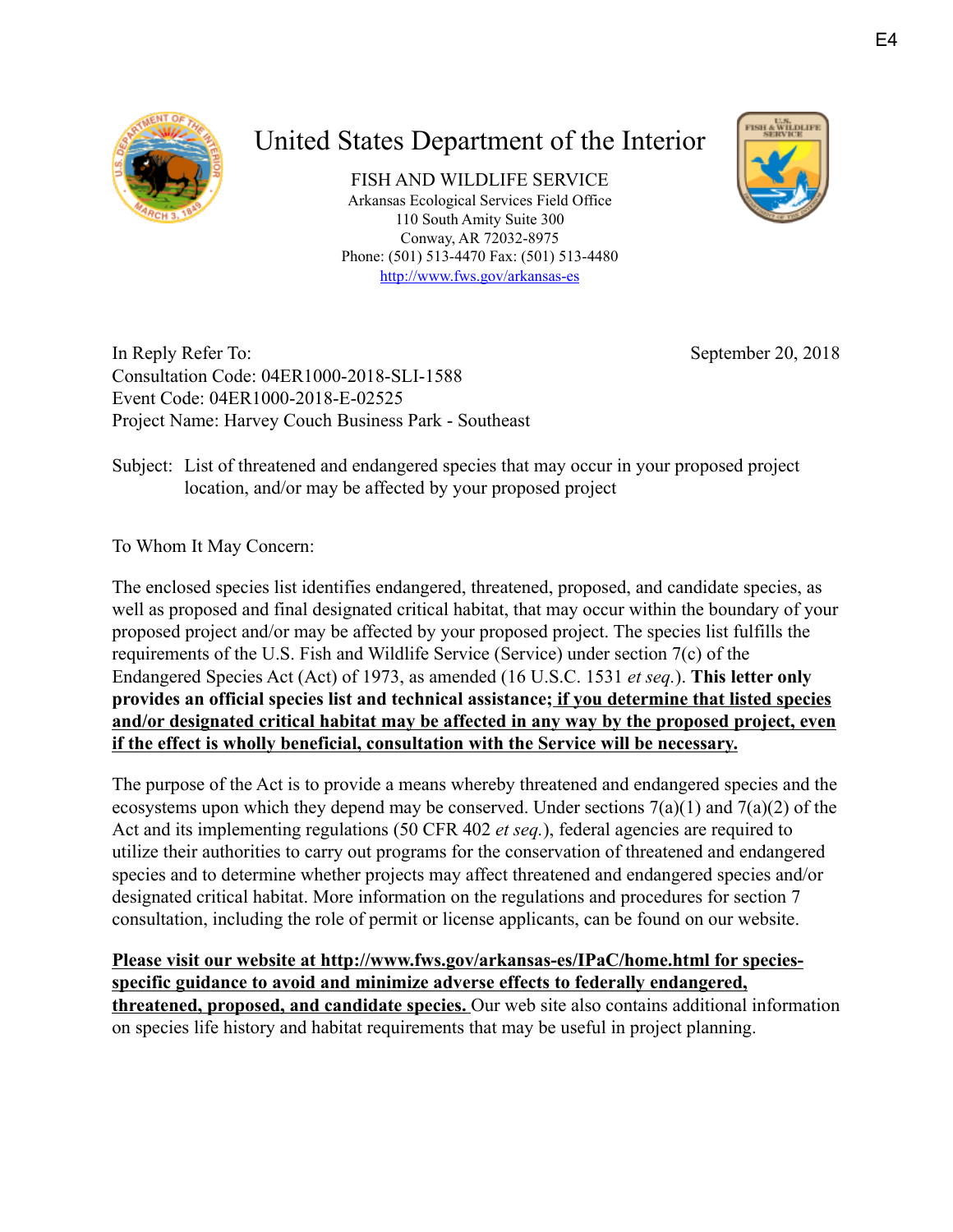**If your project involves in-stream construction activities, oil and natural gas infrastructure, road construction, transmission lines, or communication towers, please review our project specific guidance at [http://www.fws.gov/arkansas-es/IPaC/ProjSpec.html.](http://www.fws.gov/arkansas-es/IPaC/ProjSpec.html)**

The karst region of Arkansas is a unique region that covers the **northern third of Arkansas** and we have specific guidance to conserve sensitive cave-obligate and bat species. **Please visit http://www.fws.gov/arkansas-es/IPaC/Karst.html to determine if your project occurs in the karst region and to view karst specific-guidance.** Proper implementation and maintenance of best management practices specified in these guidance documents is necessary to avoid adverse effects to federally protected species and often avoids the more lengthy formal consultation process.

**If your species list includes any mussels, Northern Long-eared Bat, Indiana Bat, Yellowcheek Darter, Red-cockaded Woodpecker, or American Burying Beetle, your project may require a presence/absence and/or habitat survey prior to commencing project activities.** Please check the appropriate species-specific guidance on our website to determine if your project requires a survey. We strongly recommend that you contact the appropriate staff species lead biologist (see office directory or species page) prior to conducting presence/absence surveys to ensure the appropriate level of effort and methodology.

**Under the ESA, it is the responsibility of the Federal action agency or its designated representative to determine if a proposed action "may affect" endangered, threatened, or proposed species, or designated critical habitat, and if so, to consult with the Service further.** Similarly, it is the responsibility of the Federal action agency or project proponent, not the Service, to make "no effect" determinations. If you determine that your proposed action will have "no effect" on threatened or endangered species or their respective critical habitat, you do not need to seek concurrence with the Service. Nevertheless, it is a violation of Federal law to harm or harass any federally-listed threatened or endangered fish or wildlife species without the appropriate permit.

Through the consultation process, we will analyze information contained in a biological assessment that you provide. If your proposed action is associated with Federal funding or permitting, consultation will occur with the Federal agency under section 7(a)(2) of the ESA. Otherwise, an incidental take permit pursuant to section  $10(a)(1)(B)$  of the ESA (also known as a habitat conservation plan) is necessary to harm or harass federally listed threatened or endangered fish or wildlife species. In either case, there is no mechanism for authorizing incidental take "after-the-fact." For more information regarding formal consultation and HCPs, please see the Service's Consultation Handbook and Habitat Conservation Plans at www.fws.gov/ endangered/esa-library/index.html#consultations.

New information based on updated surveys, changes in the abundance and distribution of species, changed habitat conditions, or other factors could change this list. Please feel free to contact us if you need more current information or assistance regarding the potential impacts to federally proposed, listed, and candidate species and federally designated and proposed critical habitat. Please note that under 50 CFR 402.12(e) of the regulations implementing section 7 of the Act, **the accuracy of this species list should be verified after 90 days.** This verification can be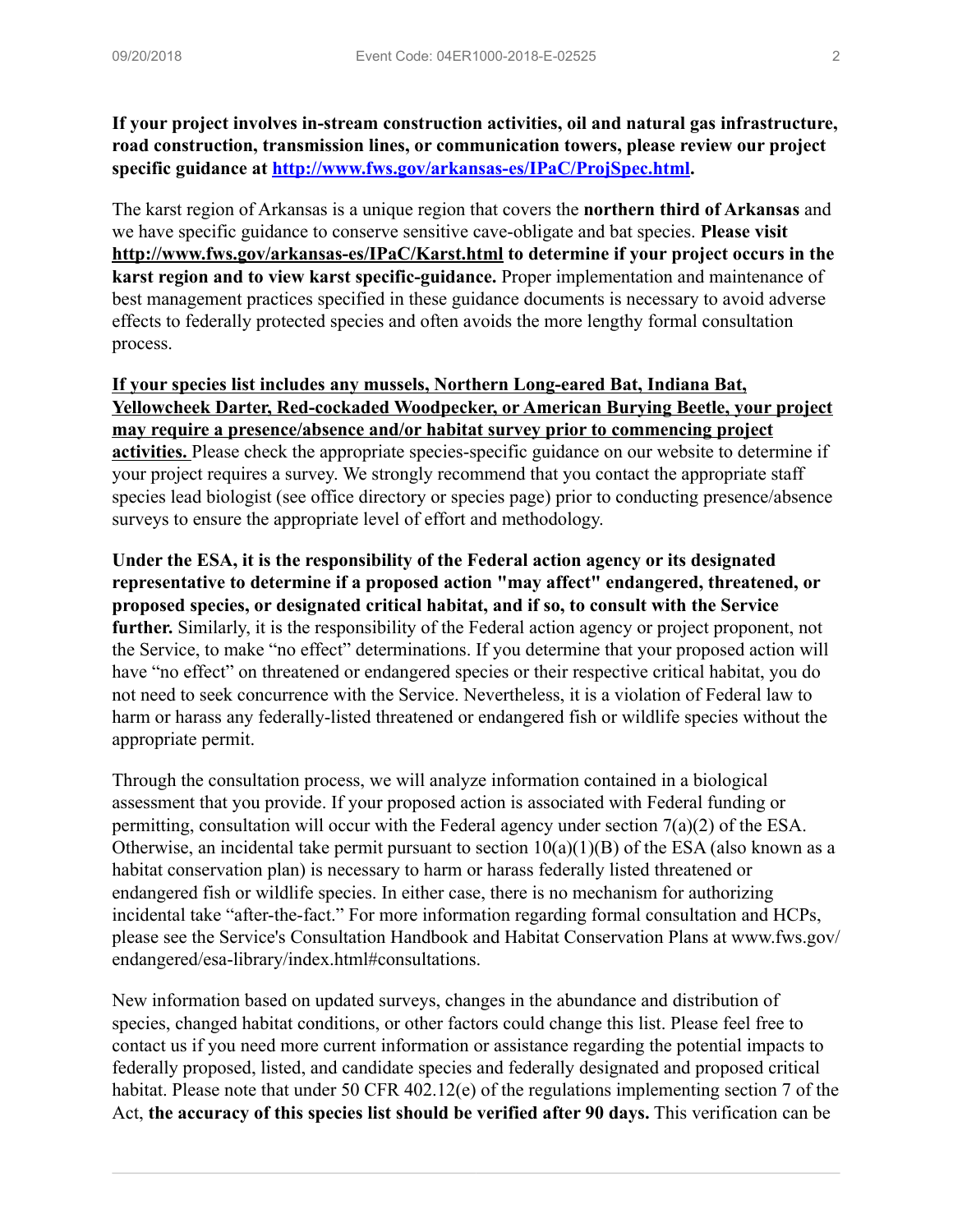completed formally or informally as desired. The Service recommends that verification be completed by visiting the ECOS-IPaC website at regular intervals during project planning and implementation for updates to species lists and information. An updated list may be requested through the ECOS-IPaC system by completing the same process used to receive the enclosed list.

We appreciate your concern for threatened and endangered species. The Service encourages Federal agencies to include conservation of threatened and endangered species into their project planning to further the purposes of the Act. **Please include the Consultation Tracking Number in the header of this letter with any request for consultation or correspondence about your project that you submit to our office.**

Attachment(s):

▪ Official Species List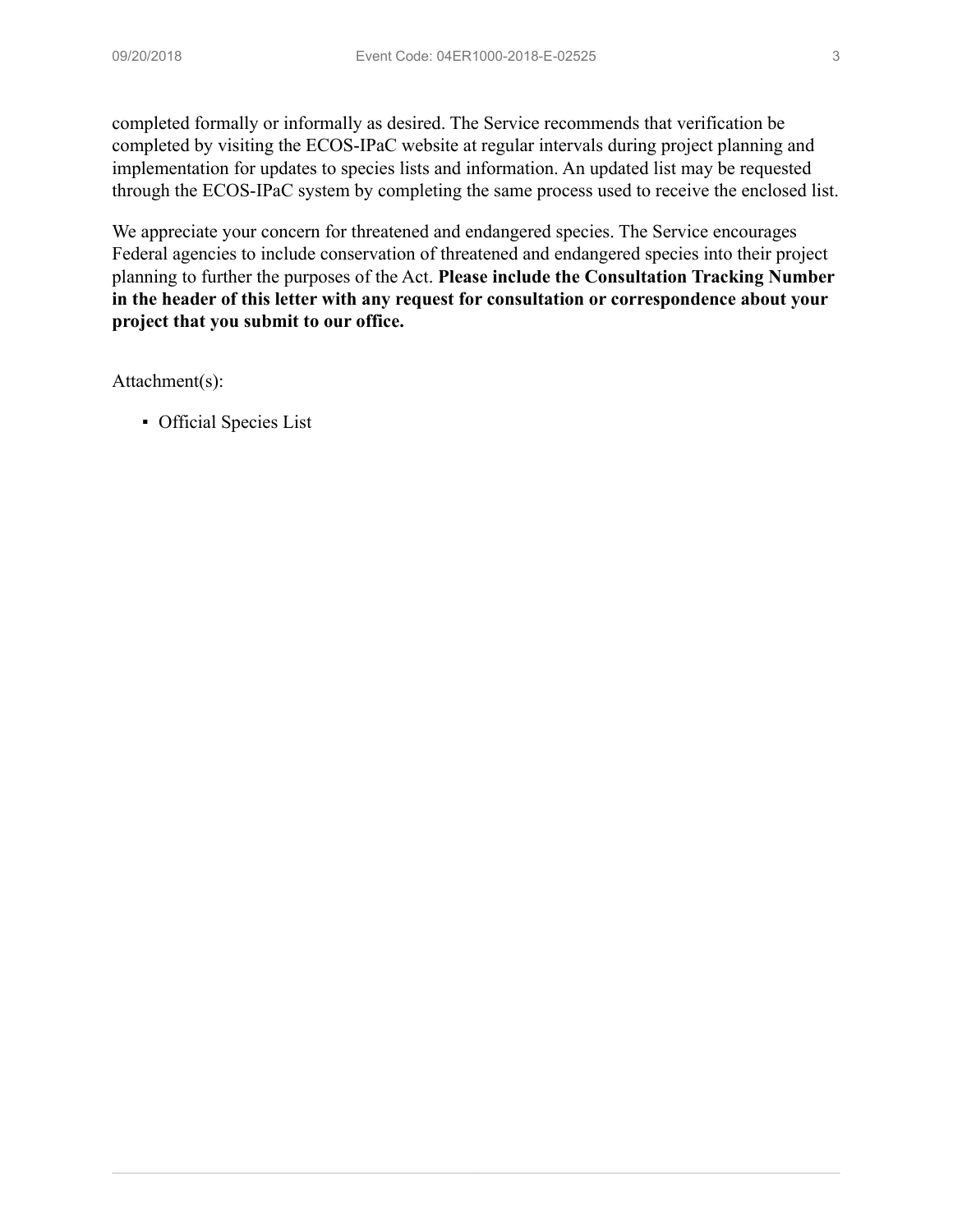# **Official Species List**

This list is provided pursuant to Section 7 of the Endangered Species Act, and fulfills the requirement for Federal agencies to "request of the Secretary of the Interior information whether any species which is listed or proposed to be listed may be present in the area of a proposed action".

This species list is provided by:

#### **Arkansas Ecological Services Field Office**

110 South Amity Suite 300 Conway, AR 72032-8975 (501) 513-4470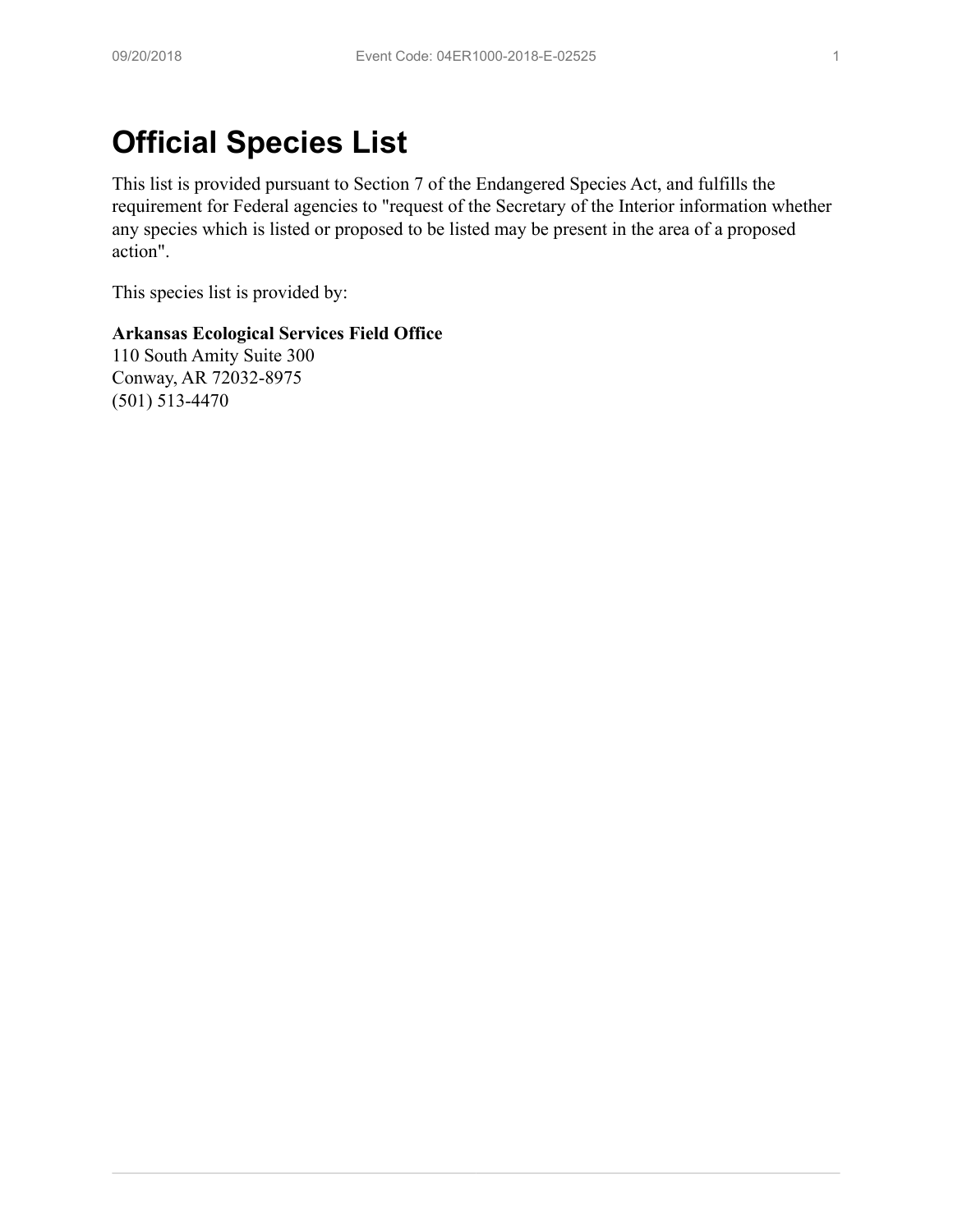## **Project Summary**

|               | Consultation Code: 04ER1000-2018-SLI-1588 |
|---------------|-------------------------------------------|
| Event Code:   | 04ER1000-2018-E-02525                     |
| Project Name: | Harvey Couch Business Park - Southeast    |
| Project Type: | DEVELOPMENT                               |
|               |                                           |

Project Description: Information is needed for a site selection program.

#### Project Location:

Approximate location of the project can be viewed in Google Maps: [https://](https://www.google.com/maps/place/33.30476155143551N93.23967445355612W) [www.google.com/maps/place/33.30476155143551N93.23967445355612W](https://www.google.com/maps/place/33.30476155143551N93.23967445355612W)



Counties: Columbia, AR